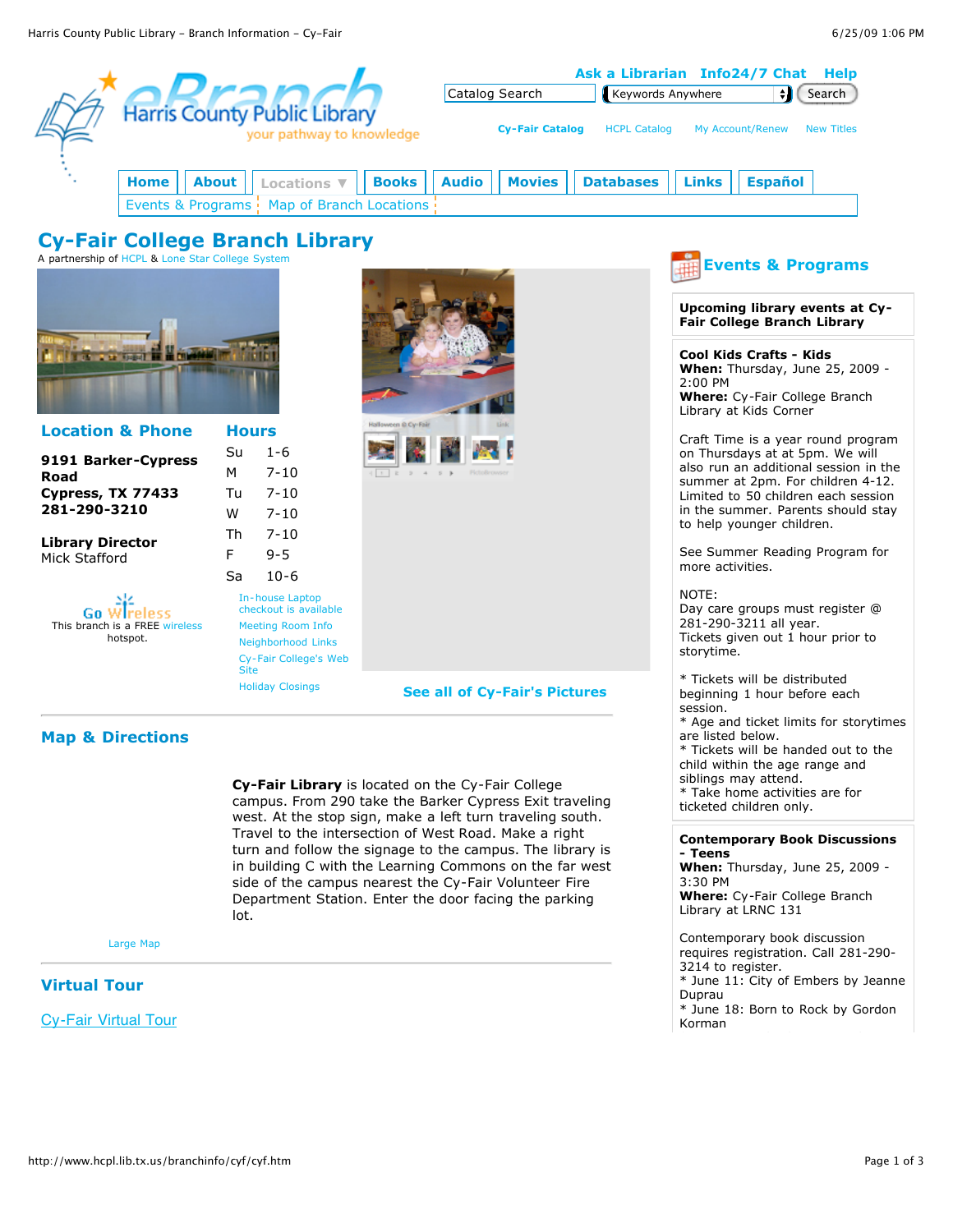Secret Hour by Scott Westerfield \* July 2: Stuck in Neutral by Terry Trueman \* July 9: Life as We Knew It by

Susan Beth Pfeffer \* July 16: Dairy Queen by Catherine **Murdock** 

\* July 23: Invisible by Pete Hautman \* July 30: Keturah and Lord Death

by Martine Leavitt

\* August 6: The Demonata#1: Lord Loss by Darren Smith

For more information, please contact Teen Librarian Melanie Wachsman, Melanie.S.Wachsmann@lonestar.edu, 281-290-3400.

# **[Cool Kids Crafts - Kids](http://host4.evanced.info/harris/evanced/eventsignup.asp?ID=69313)**

**When:** Thursday, June 25, 2009 - 5:00 PM **Where:** Cy-Fair College Branch

Library at Kids Corner Craft Time is a year round program

on Thursdays at at 5pm. We will also run an additional session in the summer at 2pm. For children 4-12. Limited to 50 children each session in the summer. Parents should stay to help younger children.

See Summer Reading Program for more activities.

### NOTE:

Day care groups must register @ 281-290-3211 all year. Tickets given out 1 hour prior to storytime.

\* Tickets will be distributed beginning 1 hour before each session. \* Age and ticket limits for storytimes are listed below. \* Tickets will be handed out to the child within the age range and siblings may attend. \* Take home activities are for ticketed children only.

**[Movie & Food - Teens](http://host4.evanced.info/harris/evanced/eventsignup.asp?ID=68926) When:** Thursday, June 25, 2009 - 5:30 PM **Where:** Cy-Fair College Branch Library at LRNC 131

Movie & Food: film schedule will be in the Teen Room.

End of Summer Twilight Movie Costume Party. Prizes for best costumes. Come dressed for a bite to eat. Twilight Movie & Vampirish Food, Thursday, August 6, 5:30 - 8pm, room 131.

For more information, please contact Teen Librarian Melanie Wachsman, Melanie.S.Wachsmann@lonestar.edu, 281-290-3400.

View more *presentations* or *upload* your own. (tags: [cyf\)](http://slideshare.net/tag/cyf)



## **Branch Statistics & Information**

**Opened**: 2003 **Square Footage**: 78,500 **Collection**: 128,416 (FY07) **Circulation**: 1,013,340 (FY07) **Registered Borrowers**: 65,060 (FY07) **Staff**: 60 **Friends of the Cy-Fair Library**

### **Equipment for In-House Use**:

185 Computers Computer Booking Stations Print Stations 2 Photocopiers Assistive Technology Lab Opaque Projector Overhead Projector Audiotape Player TV/VCR DVD Player Scanner Data Projector

#### **Special Services**

Conference Room 5 Study Rooms Tutoring Services Career Center Internet Café Community Meeting Rooms Self Check-Out

## **About the Cy-Fair College Branch**

The [partnership](http://www.hcpl.net/branchinfo/cyf/cyfair.htm) between Harris County Public Library (HCPL) and [Cy-Fair College](http://www.hcpl.net/cgi-bin/timed.pl?http://cyfair.lonestar.edu/69180/) (CFC) offers the Cy-Fair community a unique blending of services to enhance their learning opportunities. In its original design, CFC had merged the college library and its learning support services in an effort to more effectively serve the needs of the students. Entering into an agreement with HCPL presented both institutions the opportunity to take this original design to another level. HCPL and CFC staffs worked closely together to maintain the integrity of the blended services from the original design while merging the full services of the county public library.